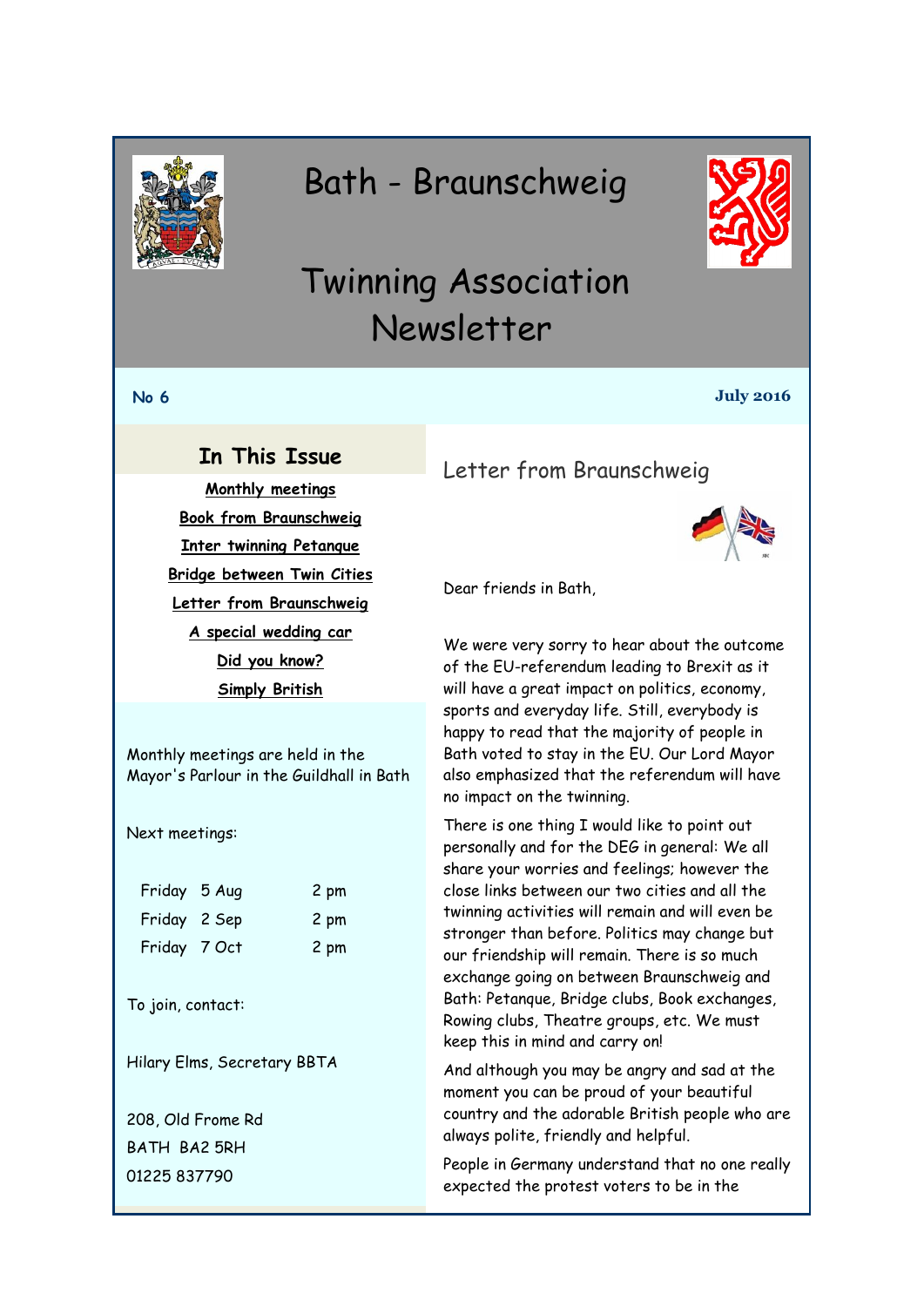#### <span id="page-1-0"></span>[h.elms412@btinternet.com](mailto:h.elms412@btinternet.com)

Quick Links

[www.bath](http://www.bath-braunschweigtwinningassociation.co.uk/)[braunschweigtwinningassociation.co.uk](http://www.bath-braunschweigtwinningassociation.co.uk/)

[www.deg-bs.de](http://www.deg-bs.de/)

[www.bath-alkmaar-eu](http://r20.rs6.net/tn.jsp?f=001XlwCNSyMiSOhu18EZ7RenqVFcRfHpRnhhv2TDpNPRDisiBpis2cOJiwPzofyLHYLMq_1BIFw3kqvMe0pjl5v-ATy0ipQxWcWjCAIJhMxcaWa2fBOlPdSBdWa0nHV637xX6ZBzZxqg5I0Ypj8Ttajp56ZRQPVPrOiMMmmcQs3j9s=&c=4SeMu4xy0t0G6Eap8JO1sB2CuNnUYVx4uqnmUB_kaAmq7rG0_dTdCA==&ch=3j2tSR_vy_9Ql_ot_BqTF3yJ9yFXYce4FNOY8SfVJCHF_qMwcutXtw==)

[www.bath-kaposvar.org](http://r20.rs6.net/tn.jsp?f=001XlwCNSyMiSOhu18EZ7RenqVFcRfHpRnhhv2TDpNPRDisiBpis2cOJiwPzofyLHYLZ4W-eVLyLyi2O0vGG7lG1KCF09DTIM-YjkNqo9UtDz7npAWVY0ckqyFgOkbX7ddz6ppU8BEHh3hoyp3121RlCGGUgQnLL6x3x_ZpPTNzQVCJ2IV9Dh22yw==&c=4SeMu4xy0t0G6Eap8JO1sB2CuNnUYVx4uqnmUB_kaAmq7rG0_dTdCA==&ch=3j2tSR_vy_9Ql_ot_BqTF3yJ9yFXYce4FNOY8SfVJCHF_qMwcutXtw==)

[www.mayorofbath.co.uk](http://www.mayorofbath.co.uk/)



#### Book Exchange

Our first book from Braunschweig, "Altes Land" by Dörte Hansen has aroused a great deal of interest and was recently discussed in the German Society. The evening was open to non-German speakers who examined one of the themes of the novel - the plight of refugees from Eastern Germany in 1945 - in the light of personal experiences.

Last month, Bath library sent "Our Endless Numbered Days" by Claire Fuller to Braunschweig's city library. In return we received "Das Mädchen mit dem Fingerhut" (Girl with a Thimble) by Michael Köhlmeier. Both

majority and that the aim was just to teach the EU a lesson.

Best wishes

And remain optimistic for the future! Katrin Landsmann (DEG)

## A special wedding car



The wedding of Sam and Katrin took place at the Assembly Rooms on Saturday 14 May and it is probably the very first time an East German Trabant has been used as an official wedding car in the UK. Katrin is from former East Germany and having seen 'Hermann' in Bath on several occasions decided that a Trabant would be wonderful for her wedding. Husband-to-be Sam had also seen the Trabi in the City and traced Bryan Chalker through the Museum of Bath At Work. Bryan explained to both Sam and Katrin that 'Hermann' was a little on the 'scruffy' side but Katrin was adamant; she wanted to ride in it from Maybrick Road to the Assembly Rooms and so the epic ride was duly organised. Wedding guests (many from former East Germany) and tourists were captivated by the yellow Trabi - particularly as it still sports its original DDR plate at the rear and many other totally original features.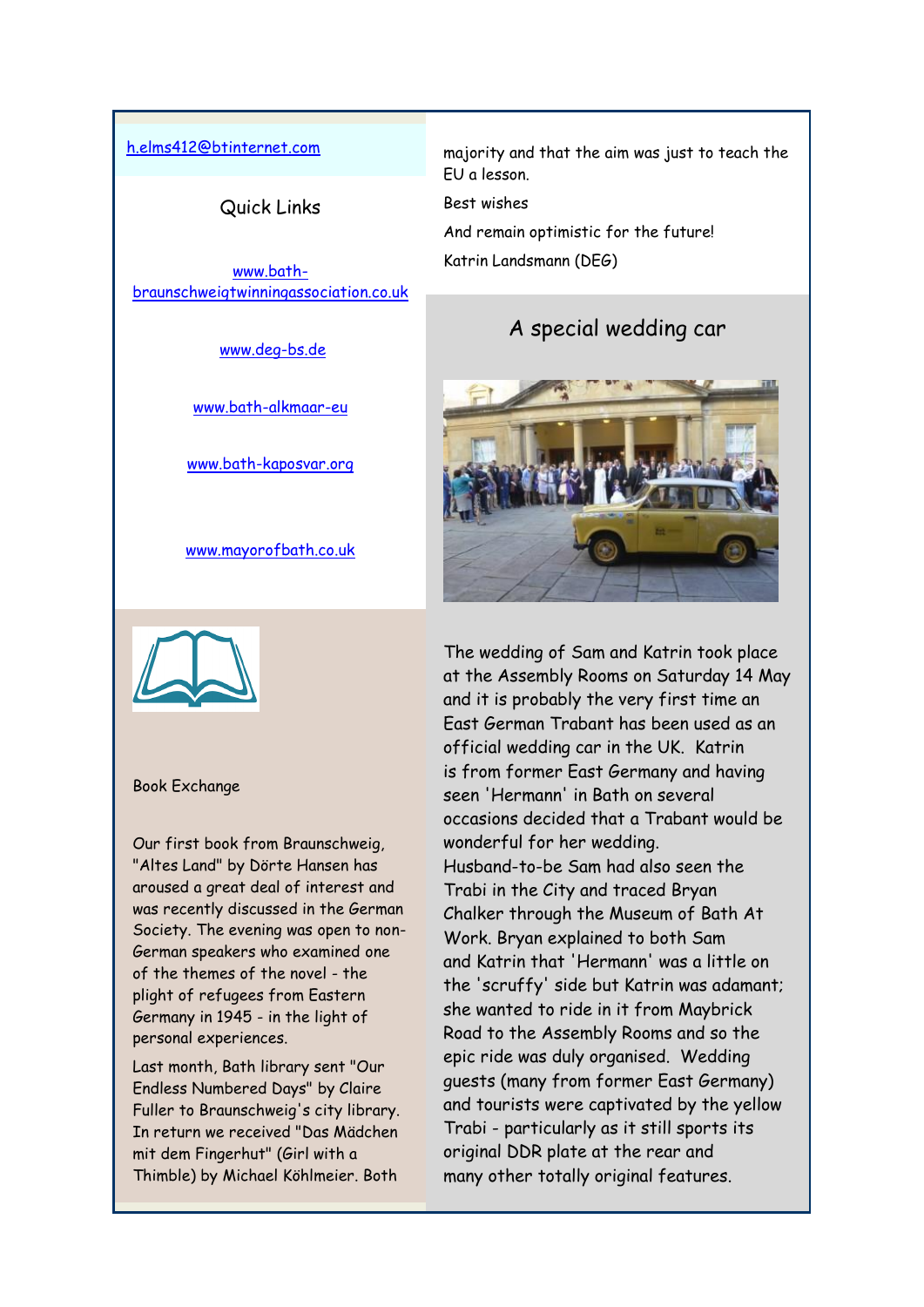<span id="page-2-0"></span>books share the theme of children and their survival in a harsh world. Köhlmeier's work is a modern fairy tale, with dark undertones. It is narrated in short, simple and often repetitive sentences which convey the difficulty of communicating when there is no common language. The three children at the centre of the story are therefore ultimately unknowable and their fate remains uncertain. This is an unusual novel which will leave the reader with some haunting images.

Judy Spencer

## Inter Twinning Association Petanque Tournament

## BBTA AGM

Our AGM was held on 1 July 2016 in the Mayor's Parlour and was attended by 14 members, as well as the Mayor of Bath Councillor Paul Crossley.

#### Officers elected were:

| Chairman:      | Bryan Chalker         |
|----------------|-----------------------|
| Vice Chairman: | Jeremy Key-Pugh       |
| Treasurer:     | <b>Tony Horstmann</b> |
| Secretary:     | <b>Hilary Elms</b>    |

#### *Did you know?*



#### Report on the Pétanque Competition between Bath's Twinning Associations

The Mayor and Mayoress of Bath, Councillor Paul Crossley and Mrs Margaret Crossley, recently attended the third annual pétanque competition in Queen Square between the city's



William Herschel was born in 1738 in Hannover but moved to England at the age of 19. He lived in Bath between 1766 and 1782 at 19 New King Street, the site of today's Herschel Museum of Astronomy. He was not only a gifted amateur astronomer, eventually becoming the first president of the Royal Astronomical Society, but also a composer of numerous musical works including 24 symphonies. He discovered infra red radiation and in 1781 made the first observation of Uranus.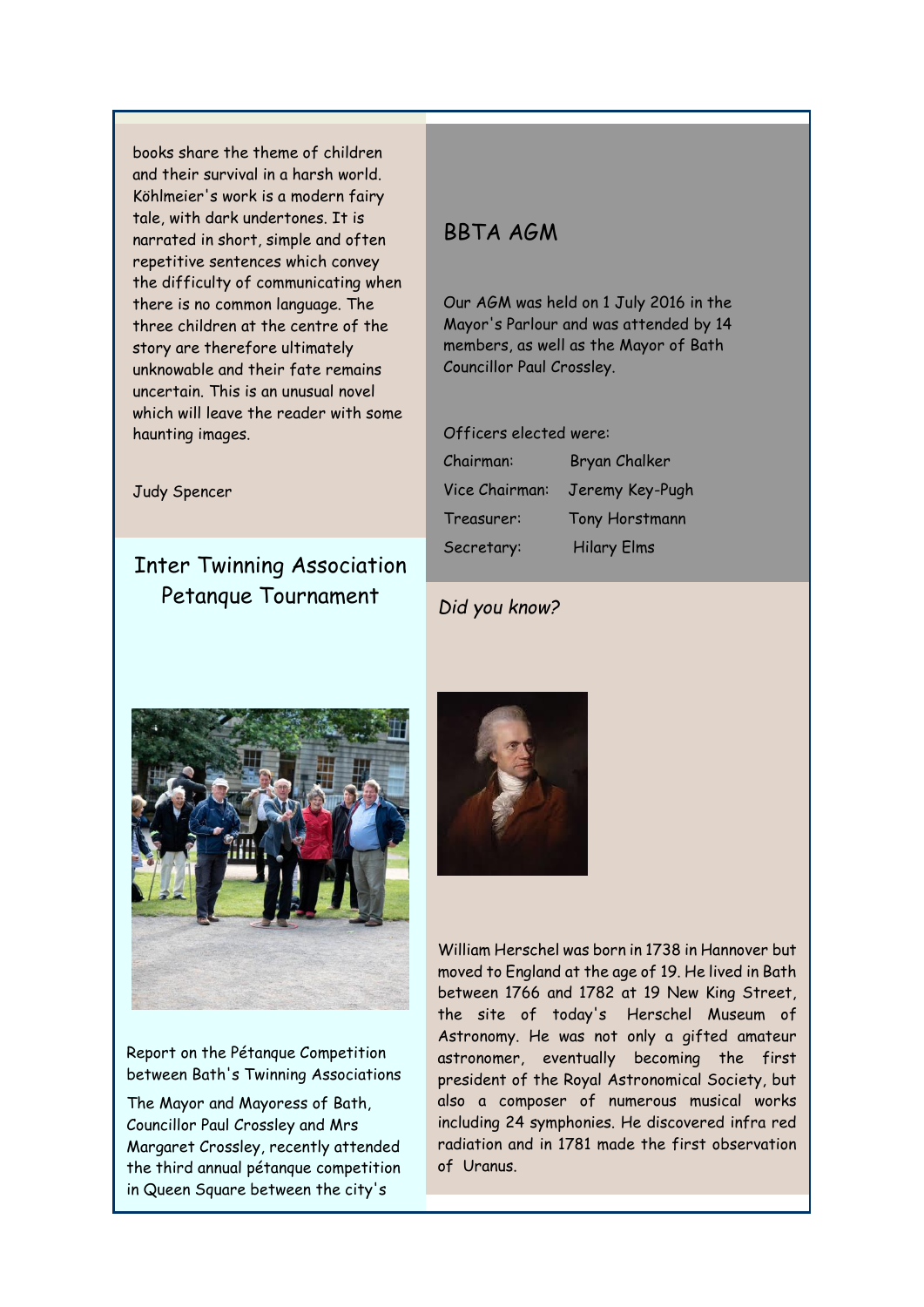<span id="page-3-0"></span>four twinning associations. Each association fielded 2 teams of 3 players, and after some very closely fought games, the Bath - Aix-en-Provence Twinning Association emerged as victors. Competition organiser Don Grimes said: 'Provence is the birthplace of the game of pétanque so it is perhaps fitting that the team representing Aix-en-Provence won this year. Many of the players here this evening had not played boules before, so it was good to see everyone, including the Mayor, joining in so enthusiastically.'

## BRIDGE BETWEEN TWIN **CITIFS**



"The long anticipated visit of our bridge playing friends from Braunschweig finally became reality at the beginning of July. We enjoyed three tournaments together at Bridge and Games - Bath in Queen Square, and at Bath Bridge Club, culminating with an evening of team games in Queen Square, which was won by our German guests. As well as playing bridge, the guests attended an official reception with the Mayor, Councillor Paul Crossley, and visited the Roman Baths, the Museum of Costume and many other places of interest within Bath and in the surrounding countryside.

Guests and hosts agreed that the visit had been a very enjoyable experience and we are already planning a return visit, and hope that this exchange will

## Stammtisch



If you would like to practise your German in a friendly informal atmosphere over 'Kaffee und Kuchen' come to the Stammtisch - every Wednesday throughout the year between midday and 1:00pm, in the upstairs room at Cafe Retro, 18 York Street, Bath (by Bog Island).

## Individual Exchange visits:

are you interested in visiting Braunschweig? perhaps staying with a family in Braunschweig? and maybe inviting them to stay with you in Bath?

Contact Barbara Heck at the DEG (see link)



A new shop has just opened in Braunschweig